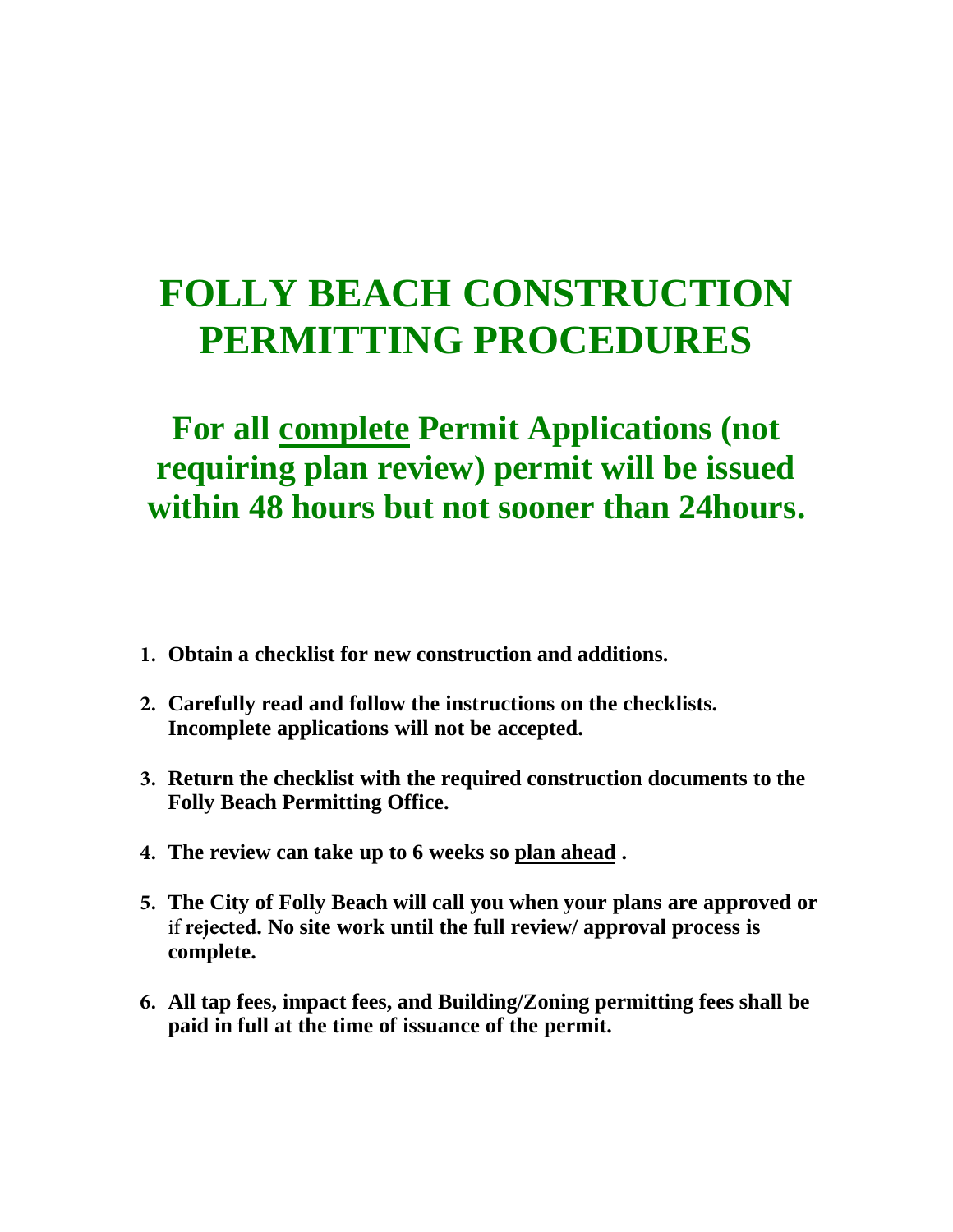- 7. **The Permit and the approved set of plans must be on site and available at all times.**
- 8. **You may not deviate from the approved plans without a complete review of the changes. The Zoning Administrator and Building Officials signatures are required as proof of the review of changes.**
- 9. **You are required to have a dumpster and a port-o-let on site.**
- 10.**At the completion of the first floor deck you will submit an Elevation Certificate to the City of Folly Beach verifying the lowest horizontal member of the structure will be above Base Flood Elevation +4'. You are required to have the Building Official's signed approval to go beyond the first floor.**
- 11.**Before a final inspection for a C of O can be issued, you will have to provide an "as built" survey containing all those items listed as required by City of Folly Beach Code of Ordinances as follows:**
	- **a. Building footprint including porches, decks, and overhangs.**
	- **b. All impervious surfaces and structures (A/C stands, pools, driveways, and accessory buildings).**
	- **c. Building Height (ridge and highest point).**
	- **d. Total conditioned square feet of the structure.**
	- **e. Square feet of decks and porches.**